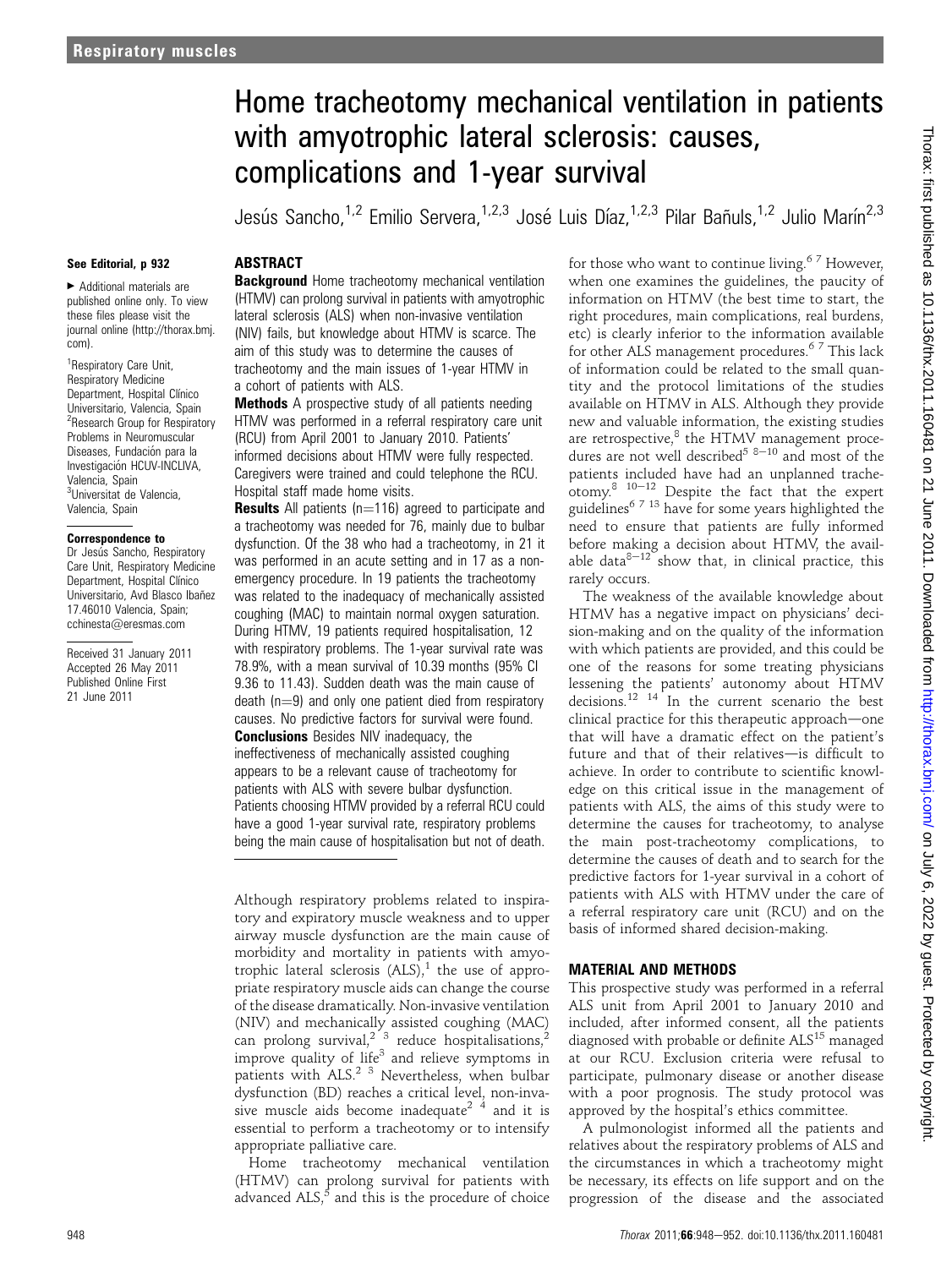burdens. Treatment decisions were taken on the basis of informed shared decision-making<sup>16</sup> and advanced directives were recorded.

Clinical and functional assessments were made in the 3-month period prior to the tracheotomy as described previously.<sup>16-19</sup> Patients were also evaluated with the revised amyotrophic lateral sclerosis functional rating scale  $(ALSRFS-R)^{17}$  and the Norris scale bulbar subscore (NBS).<sup>18</sup> When necessary, non-invasive muscle aids were applied.<sup>6 13</sup>

## A tracheotomy was considered necessary for the following:

- 1. To ensure adequate alveolar ventilation when patients were unable to subjectively tolerate NIV provided by volume ventilators and delivered via nasal, oronasal and mouth interfaces or when NIV could not provide adequate alveolar ventilation. This could happen:
	- a. in 'non-acute conditions' when the inadequacy of NIV makes a tracheotomy a mandatory but not an immediately life-saving procedure, with such failure becoming evident by the presence of one or more of the following: dyspnoea, disrupted sleep, diurnal somnolence, headache, altered cognitive status, oxygen saturation (SpO<sub>2</sub>) <95%, arterial carbon dioxide tension  $>50$  mm Hg<sup>20</sup>
	- b. in 'acute settings' after endotracheal intubation (ETI) needed to maintain life during a life-threatening situation related to an acute respiratory tract infection (ARTI). Here, NIV could not ameliorate hypercapnia, nor could it relieve respiratory distress, lethargy or rapidly decreasing  $Spo<sub>2</sub>$ .
- 2. To manage respiratory secretions. A tracheotomy was also needed when MAC (Cough-Assist, Philips-Respironics International, Murrysville, Pennsylvania, USA) was inadequate to remove airway secretions, causing  $Spo<sub>2</sub> < 95%$ , and/or patients felt continuously encumbered or dyspnoeic.

Tracheotomies were performed percutaneously in the ICU and patients returned to our RCU within 24 h. Once the patients were medically stable and caregivers had been appropriately trained, they were transferred home.<sup>21</sup>

HTMV was delivered with a volume cycled ventilator through an uncuffed tube but, if air leaks caused discomfort or made mechanical ventilation ineffective, cuffed tubes were used. Fenestrated tubes were employed for patients with ventilator-free

time. Respiratory secretions were managed with MAC through a tracheotomy tube as previously described.<sup>22</sup>

Caregivers could contact the RCU by telephone. A nurse from the RCU visited the patients at home once every 2 weeks and a pulmonologist every 3 months.

Additional details of the methods and equipment are provided in the online supplement.

# Statistical analysis

Binary and categorical variables were summarised using frequency counts and percentages. Continuous normally distributed variables were expressed as  $mean \pm SD$  and those not normal as median (IQR). Data comparisons were performed using the Student t test and the Mann-Whitney test for normally and not normally distributed data, respectively. Dichotomic variables were compared with the  $\chi^2$  test. Longterm survival was assessed with Kaplan-Meier charts, applying the log-rank test for between-group comparisons. Cox univariate and multivariate stepwise proportional hazards were used to study the prognostic factors for survival. The multivariate analysis model, adjusted for sex, age and site of ALS onset, included those variables that exhibited a significant association in the univariate model. Statistical significance was taken as  $p<0.05$ .

# RESULTS

From April 2001 to January 2010, 116 patients with ALS were managed in our RCU. All of them agreed to participate in the study.

During this period tracheotomies were needed for 76 patients. The demographic and clinical characteristics of these patients in the 3-month period prior to the need for tracheotomy are shown in table 1. Of these patients, 38 (50%) agreed to the procedure and 38 refused it and went on to receive appropriate palliative care. The characteristics of the patients who agreed to the tracheotomy did not differ from those who rejected it (table 1). No patient died as a result of the tracheotomy procedure or related problems.

In 21 patients (11 of whom were already using NIV at home) the tracheotomy was performed after an urgent ETI carried out during an ARTI. Apart from one patient who refused NIV and

| Table 1 Demographic data and clinical characteristics for the whole group of patients with ALS, for those who refused a tracheotomy and for those |  |
|---------------------------------------------------------------------------------------------------------------------------------------------------|--|
| who agreed to it                                                                                                                                  |  |

|                                             | All patients       | Refused tracheotomy | Agreed to tracheotomy | p Value |
|---------------------------------------------|--------------------|---------------------|-----------------------|---------|
| Sex (M/F)                                   | 30/46              | 14/24               | 16/22                 | 0.639   |
| Age (years)                                 | $66.00 \pm 9.18$   | $66.97 \pm 9.22$    | $65.03 \pm 9.15$      | 0.359   |
| BMI $(kg/m2)$                               | $25.48 \pm 3.67$   | $25.46 \pm 3.91$    | $25.51 \pm 3.46$      | 0.057   |
| Spinal/bulbar onset                         | 42/34              | 23/15               | 19/19                 | 0.356   |
| Time from ALS onset to tracheotomy (months) | $37.97 \pm 32.11$  | $35.26 \pm 20.58$   | $41.29 \pm 42.36$     | 0.442   |
| <b>ALSFRS-R</b>                             | $11.63 \pm 3.85$   | $11.02 \pm 4.05$    | $12.21 \pm 3.11$      | 0.910   |
| <b>NBS</b>                                  | $11.10 \pm 8.70$   | $11.24 \pm 8.62$    | $10.38 \pm 9.01$      | 0.693   |
| FVC (I)                                     | $1.01 \pm 0.51$    | $1.03 \pm 0.50$     | $0.99 \pm 0.52$       | 0.745   |
| %FVC (%)                                    | $39.53 \pm 18.46$  | $39.28 \pm 17.93$   | $39.75 \pm 19.20$     | 0.924   |
| MIC (I)                                     | $1.28 \pm 0.63$    | $1.31 \pm 0.61$     | $1.26 \pm 0.66$       | 0.743   |
| PCF (I/s)                                   | $2.24 \pm 1.06$    | $2.37 \pm 1.06$     | $2.13 \pm 1.07$       | 0.381   |
| $PCFMIC$ (I/s)                              | $2.55 \pm 1.17$    | $2.71 \pm 1.13$     | $2.40 \pm 1.20$       | 0.320   |
| $PCF_{Ml-F}$ (I/s)                          | $3.13 \pm 0.89$    | $3.15 \pm 0.64$     | $3.12 \pm 1.07$       | 0.890   |
| Plmax (cm $H20$ )                           | $-32.09 \pm 17.46$ | $-36.08 \pm 18.47$  | $-28.53 \pm 15.99$    | 0.117   |
| PEmax (cm $H20$ )                           | $44.33 \pm 23.09$  | $44.53 \pm 22.81$   | $44.14 \pm 25.29$     | 0.952   |

Data are expressed as means $\pm$ SD for continuous variables and number for categorical variables.

ALS, amyotrophic lateral sclerosis; ALSFRS-R, revised amyotrophic lateral sclerosis functional rating scale; BMI, body mass index; MIC, maximum insufflation capacity; FVC, forced vital capacity; %FVC, predicted FVC; NBS, Norris bulbar subscore; PCF, peak cough flow; PCF<sub>MIC</sub>, manually assisted PCF; PCF<sub>MI-E</sub>, mechanically assisted PCF; PEmax, maximum expiratory pressure; PImax, maximum inspiratory pressure.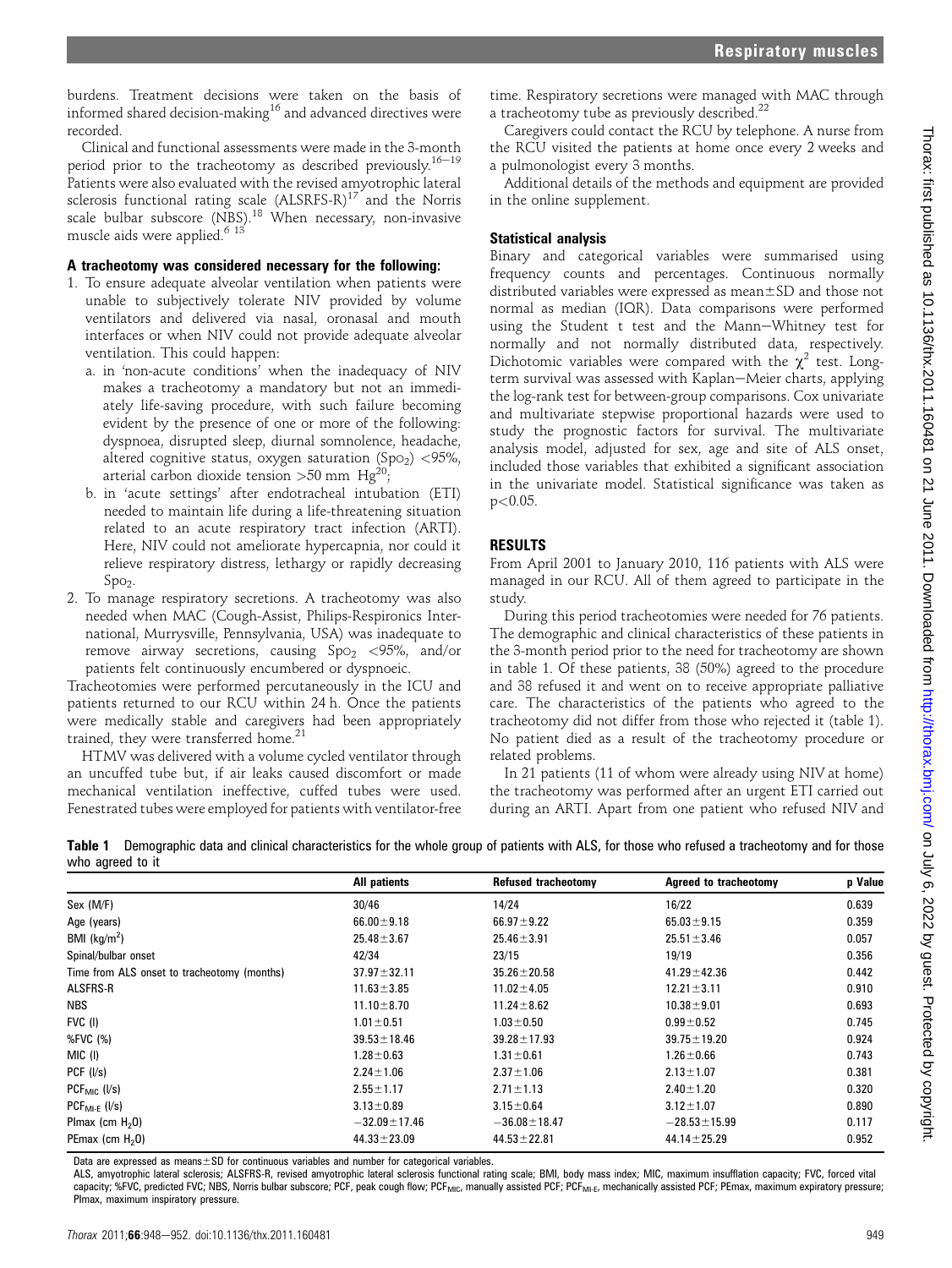chose a tracheotomy as their first option, the tracheotomy was performed after the failure of managing the situation noninvasively: inadequacy of use of NIV to maintain normal alveolar ventilation ( $n=8$ , 38.1%); ineffectiveness of MAC to remove airway secretions ( $n=3$ , 14.3%); or a combination of the two  $(n=9, 42.9\%)$ .

In 17 patients the tracheotomy was carried out as a nonemergency procedure. Prior to the tracheotomy, nine (52.9%) were using non-invasive respiratory muscle aids at home (one was managed with NIV, four with MAC, and four with both), while eight patients (47.1%) did not receive these treatments. The causes leading to tracheotomy in patients previously using non-invasive muscle aids were: inadequacy of NIV to maintain satisfactory alveolar ventilation  $(n=1)$ ; rapid decrease in adequacy of MAC (n=1); and a combination of the two (n=1). In the eight patients not using non-invasive respiratory muscle aids at home, the immediate causes for performing a tracheotomy were: refusal of NIV and agreement to tracheotomy ventilation when assisted ventilation was needed  $(n=1)$ ; inability to achieve effective NIV, probably due to severe BD  $(n=2)$ ; and inefficacy of MAC (n=4). Finally, for one patient, following their stated wishes, the tracheotomy was brought forward and carried out for the purposes of general anaesthesia required for scheduled surgical procedures not related to ALS.

The demographic and clinical characteristics assessed prior to the need for a tracheotomy are shown in table 2. No statistical differences were found between the patients who underwent a non-urgent tracheotomy and those who underwent this procedure during an acute episode. One patient for whom a tracheotomy was indicated due to ineffective NIV because of excessive non-compensable air leaks did not have BD (NBS 39), but most of the patients had severe BD (NBS  $11.24 \pm 8.62$ ).

#### Home discharge and follow-up

The mean $\pm$ SD post-tracheotomy RCU stay was 26.8 $\pm$ 9.9 days. Seventeen patients (44.7%) were discharged with full-time HTMV and 21 with part-time HTMV  $(17.89 \pm 6.55 \text{ h/day})$ . Statistical differences between patients with full-time ventilation and those with part-time ventilation at discharge were

found only in ALSRFS-R  $(9.35\pm3.79 \text{ vs } 12.38\pm3.81, \text{ respectively},$  $p=0.02$ ).

Except for the abovementioned patient for whom NIV failed because of leaks without obvious BD (NBS 39), the rest of the patients were sent home with nutrition by percutaneous endoscopic gastrostomy.

Nineteen patients (50%) required hospitalisation during the first year, with a total of 31 hospital admissions; the average number of hospitalisations per patient was  $0.82\pm0.98$  (range 0-3). The main cause of hospitalisation  $(58%)$  was ARTI episodes requiring intravenous antibiotic therapy against multidrug-resistant bacteria or the need for oxygen therapy due to a fall in SpO2. Pneumonia was the cause of 35% of the ARTIs. Apart from ARTIs needing hospitalisation, the patients had a mean of  $1.34\pm0.45$  ARTIs managed successfully at home. The most frequent organism colonising the airway was Pseudomonas aeruginosa (found in 57% of patients).

The second most common cause of hospitalisation ( $n=6$ ) was for psychiatric assessment or treatment, but all these patients were hospitalised to avoid the inconvenience of travelling for them and their carers rather than because of the seriousness of their emotional problems. The diagnoses were: dyssomnia  $(n=1)$ ; adjustment disorder with depressed mood  $(n=3)$ ; and adjustment disorder with anxiety  $(n=2)$ . The patients were treated with psychotherapy and drugs, with the patient with dyssomnia being hospitalised once and the others twice for the adjustment of treatment.

The third most common cause was tracheotomy management problems, with one patient hospitalised to manage a stomal haemorrhage and another to treat a granuloma from the tracheal wall occluding the distal tip of the tube.

Other causes of hospitalisation (affecting one patient in each case) were: the need for an exhaustive medical examination, a head injury, acute gastroenteritis, acute cholecystitis and severe hypokalaemia.

## Causes of death and 1-year survival analysis

Eight patients died during the year, with the most frequent cause being sudden death at home  $(n=4)$ . Other causes of death

Table 2 Demographic data and clinical characteristics for patients with ALS with a tracheotomy performed during an acute episode and those with a non-urgent tracheotomy

|                                             | Acute $(n=21)$     | Non-acute $(n=17)$ | p Value |
|---------------------------------------------|--------------------|--------------------|---------|
| Sex (M/F)                                   | 8/13               | 8/9                | 0.578   |
| Age (years)                                 | $63.52 \pm 10.55$  | $66.88 \pm 6.92$   | 0.267   |
| BMI ( $kg/m2$ )                             | $27.17 \pm 3.28$   | $23.76 \pm 2.77$   | 0.052   |
| Spinal/bulbar onset                         | 11/10              | 8/9                | 0.744   |
| Time from ALS onset to tracheotomy (months) | $42.26 \pm 47.95$  | $39.75 \pm 26.02$  | 0.875   |
| ALSFRS-R                                    | $10.95 \pm 3.91$   | $11.11 \pm 4.32$   | 0.902   |
| <b>NBS</b>                                  | $11.76 \pm 8.41$   | $10.59 \pm 9.09$   | 0.682   |
| FVC (I)                                     | $1.01 \pm 0.59$    | $0.96 \pm 0.44$    | 0.794   |
| %FVC (%)                                    | $38.47 \pm 19.77$  | $41.20 \pm 19.12$  | 0.695   |
| MIC (I)                                     | $1.16 \pm 0.72$    | $1.37 \pm 0.58$    | 0.373   |
| PCF (I/s)                                   | $1.89 \pm 1.00$    | $2.40 \pm 1.12$    | 0.187   |
| $PCF_{MIC}$ ( $I/s$ )                       | $2.15 \pm 1.22$    | $2.70 \pm 1.15$    | 0.206   |
| $PCF_{Ml-F}$ ( $l/s$ )                      | $2.77 \pm 0.87$    | $3.51 \pm 1.17$    | 0.058   |
| Plmax (cm $H20$ )                           | $-29.28 \pm 16.44$ | $-27.78 \pm 16.11$ | 0.809   |
| PEmax (cm $H20$ )                           | $42.57 \pm 27.87$  | $45.71 \pm 23.38$  | 0.749   |
| Home NIV prior to tracheotomy (Y/N)         | 11/10              | 5/12               | 0.154   |
| Home MAC prior to tracheotomy (Y/N)         | 13/8               | 8/9                | 0.360   |
|                                             |                    |                    |         |

Data are expressed as means $\pm$ SD for continuous variables and number for categorical variables.

ALS, amyotrophic lateral sclerosis; ALSFRS-R, revised amyotrophic lateral sclerosis functional rating scale; BMI, body mass index; FVC, forced vital capacity; %FVC, predicted FVC; MAC, mechanically assisted cough; MIC, maximum insufflation capacity; NBS, Norris bulbar subscore; NIV, non-invasive ventilation; PCF, peak cough flow; PCF<sub>MIC</sub>, manually assisted PCF; PCF<sub>MI-E</sub>, mechanically assisted PCF; PEmax, maximum expiratory pressure; PImax, maximum inspiratory pressure.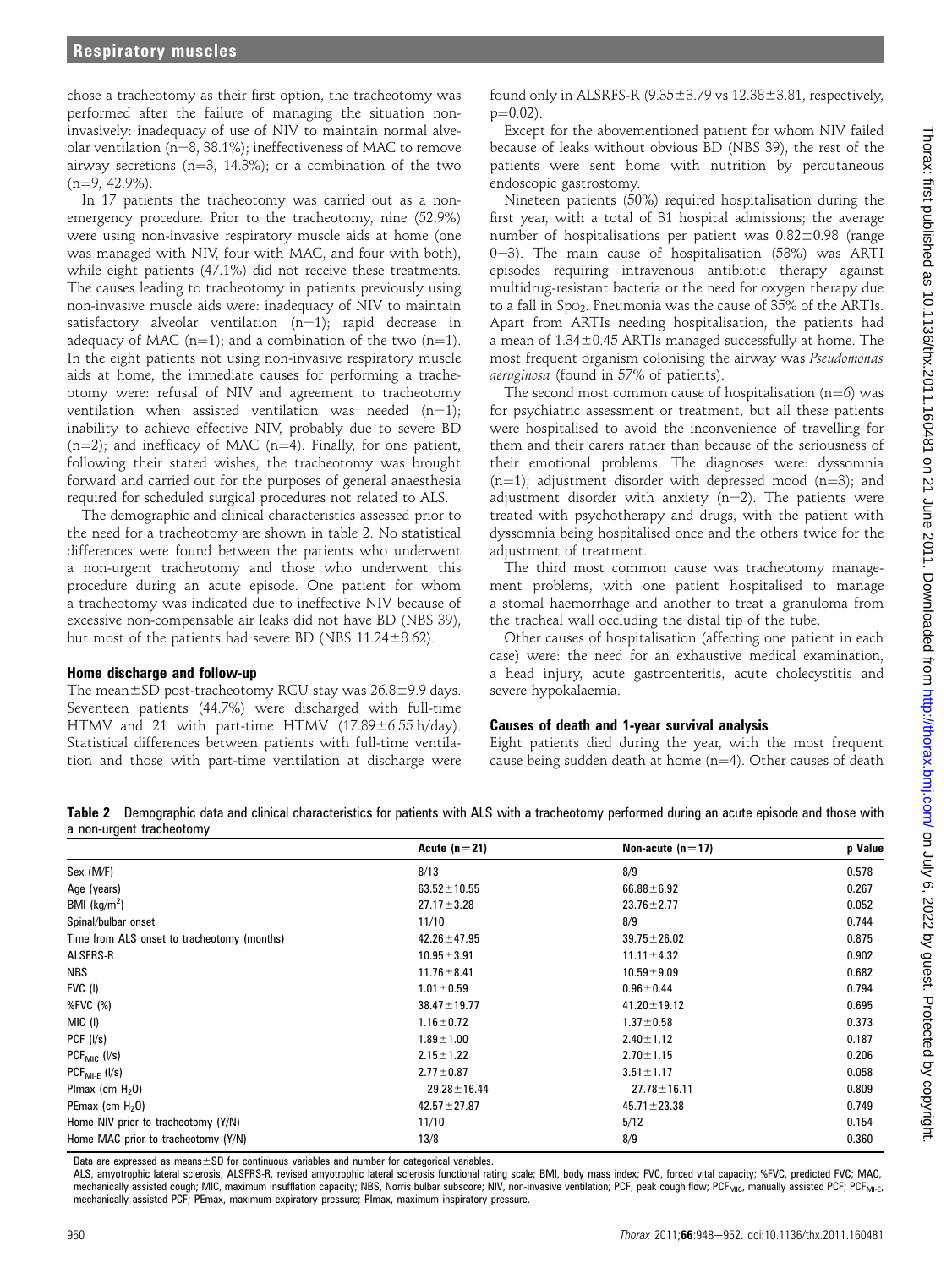were: ventilation withdrawal  $(n=1)$ ; acute abdomen attended to at home by the emergency medical service, with the patient dead on arrival at hospital  $(n=1)$ ; cardiac arrest during an acute heart failure attended to at home by the GP with the patient dead on arrival at hospital  $(n=1)$ ; and respiratory tract infection, having refused to be taken to hospital  $(n=1)$ .

These figures give a survival rate of 78.9%, with a mean survival of 10.39 months (95% CI 9.36 to 11.43). No statistical differences were found in survival between patients with ALS in whom a tracheotomy was performed during an acute episode (survival rate 85.7%, survival time 10.76 months, 95% CI 9.46 to 12.06) and those in a non-acute episode (survival rate 70.0%, survival time 9.94 months, 95% CI 8.31 to 11.58). The mean survival for patients refusing a tracheotomy was 0.83 months (95% CI 0.60 to 1.06). Statistical differences were found for survival between patients refusing a tracheotomy and those agreeing to it  $(p<0.0001)$ .

In the univariate and multivariate analysis, no variable was related to the rate of survival (table 3).

## **DISCUSSION**

Our findings show that most patients with ALS from a referral unit for whom the informed shared decision was to receive HTMV after NIV failure can be successfully managed at home during the following year. Moreover, we found that although the main cause for hospital admissions in these patients was ARTIs, the main cause of death was not related to respiratory problems.

In ALS, severe BD allows respiratory problems to appear.<sup>24</sup> and it was present in most of our patients at the moment when non-invasive aids failed and a tracheotomy was essential. For 50% of patients this failure was related-either as the direct or associated cause along with the inability of NIV to provide adequate alveolar ventilation—to our inability to manage respiratory secretions despite the use of MAC, whose effectiveness was clearly affected by BD both in acute and non-acute settings. Most experts highlight the importance of managing

|                   |  |  |  | <b>Table 3</b> Univariate analysis of 1-year survival after tracheotomy in |  |
|-------------------|--|--|--|----------------------------------------------------------------------------|--|
| patients with ALS |  |  |  |                                                                            |  |

| <b>HR (95% CI)</b>     | <b>p</b> Value |
|------------------------|----------------|
| $0.725$ (0.17 to 3.03) | 0.421          |
| 1.042 (0.94 to 1.14)   | 0.389          |
| 1.188 (0.94 to 1.49)   | 0.137          |
| $0.279$ (0.05 to 1.38) | 0.119          |
| 0.906 (0.75 to 1.08)   | 0.287          |
| $0.957$ (0.86 to 1.06) | 0.418          |
| $0.997$ (0.97 to 1.01) | 0.737          |
| $0.701$ (0.15 to 3.27) | 0.651          |
| 0.988 (0.95 to 1.02)   | 0.552          |
| 1.264 (0.43 to 3.64)   | 0.665          |
| $0.923$ (0.45 to 1.85) | 0.821          |
| 0.886 (0.47 to 1.65)   | 0.704          |
| 1.068 (0.55 to 2.05)   | 0.845          |
| 1.011 (0.96 to 1.06)   | 0.686          |
| $0.991$ (0.95 to 1.02) | 0.566          |
| 1.164 (0.98 to 1.38)   | 0.080          |
| 1.000 (0.48 to 2.07)   | 1.000          |
| 1.000 (0.48 to 2.05)   | 1.000          |
|                        |                |

ALS, amyotrophic lateral sclerosis; ALSFRS-R, revised amyotrophic lateral sclerosis functional rating scale; BMI, body mass index; FVC, forced vital capacity; %FVC, predicted FVC; MAC, mechanically assisted cough; MIC, maximum insufflation capacity; NBS, Norris bulbar subscore; NIV, non-invasive ventilation; PCF, peak cough flow; PCF<sub>MIC</sub>, manually assisted PCF; PCF<sub>MI-E</sub>, mechanically assisted PCF; PEmax, maximum expiratory pressure; PImax, maximum inspiratory pressure.

secretions in ALS, $67$  but what has not been described in previous studies is the real incidence of airway secretions as the cause of non-invasive management failure and of the need for ETI and a subsequent tracheotomy.<sup>2 3 11</sup> Our results confirm our previous findings $4$  and show that, unlike what happens at earlier stages of the disease, for patients with serious BD according to the NBS score, MAC techniques do not achieve effective peak cough flow values. The accumulation of respiratory secretions may therefore make a tracheotomy necessary to remove them. This must be taken into account to ensure the tracheotomy is not inappropriately delayed.

With regard to the ratio of patients requiring a tracheotomy in acute versus non-acute settings, our results (55.26% vs 44.74%) are similar to those of Chio et  $al^9$  (44.02% vs 55.97%) and differ greatly from those of Cazzolli and Oppenheimer<sup>12</sup> (92% vs 8%).

Nowadays, starting HTMV should no longer necessarily be considered as the 'beginning of the end' for these patients. When the appropriate medical resources are in place and the patients wish to continue living, the old mentality of focusing only on palliative care-which is still common in the management of this disease-must make way for 'high technology and compassionate care' (Dr Anthony Oppenheimer, personal communication, 2003). Our 1-year survival rate of 79% is higher than that for glioblastoma multiforme treatment  $(62\%)^{23}$  and close to that of lung transplants  $(82.7\%)$ ,<sup>24</sup> two high technology therapeutic procedures which are consolidated within standard medical practice. Of course, HTMV and palliative care must not be considered as binary mutually exclusive alternatives. While providing high technology care to maintain life, providing the best compassionate care to mitigate symptoms and to relieve suffering is essential. $7$ 

The need to receive psychiatric assessment and treatment was the second most common cause of admission to hospital in our study but, if there had been a psychiatric home care service, such hospitalisations would not have been necessary. Studies show a wide range in the incidence of depression in patients with ALS with HTMV, $8^{8}$  10 but there are no data regarding the importance of depression as a cause of hospitalisation. Our previous data<sup>25</sup> agree with those of Vianello et  $al$ ,<sup>8</sup> showing that patients with a tracheotomy do not have higher levels of depression than those with NIV and those who do not require mechanical ventilation. In fact, the severity of depressive symptoms in patients with ALS is not related to the loss of function that comes with the progression of the disease, but rather to social support, coping capacity and independence.<sup>26, 27</sup> This underlines the importance of honest communication with patients and relatives in order to make clear the future scenario with HTMV<sup>28</sup> and to continue clarifying any further uncertainty.<sup>7</sup>

One limitation of this study is that we did not include an assessment of patients' and caregivers' quality of life or satisfaction with life in the protocol of this study. We are collecting this important information in our current research.

With a rate of around 45% of reported deaths, ARTI is by far the most common cause of mortality in patients with ALS with HTMV in previous studies.<sup>58911</sup> However, our results show dramatic differences because, while ARTI was the primary cause of hospitalisation, only one patient died as a result of an ARTI, having refused to be taken to hospital. Although we have no definitive explanation for these differences, in our protocol the prevention and prompt management of ARTI was a target and patients and caregivers were involved in this.<sup>29</sup> The overall effect of 24 h telephone availability, regular home care visits, close microbiological survey and the use of MAC through tracheotomy for optimal control of respiratory secretions<sup>21</sup>